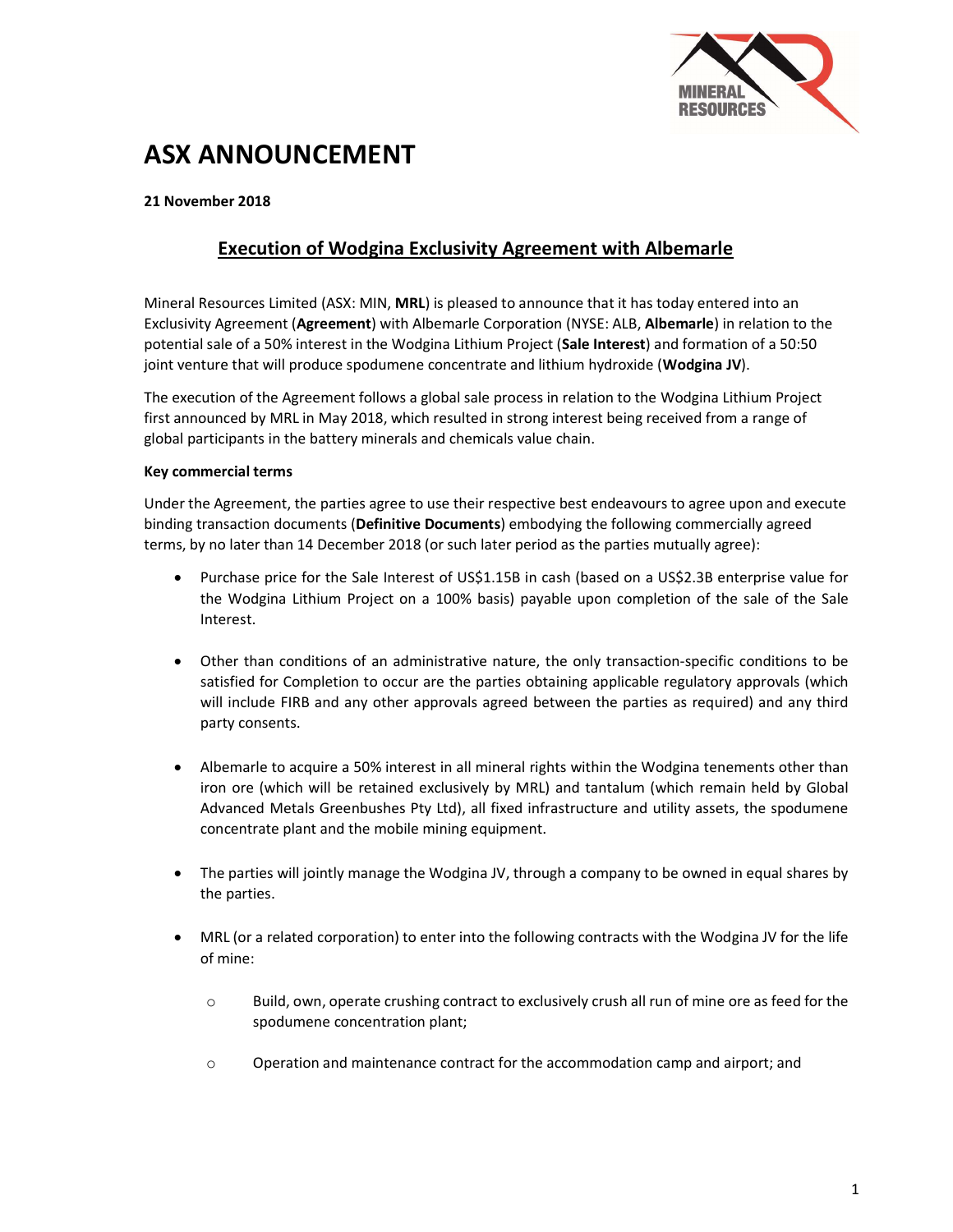

- o Mine to port haulage, ship loading and shipping contract for the transportation of product from Wodgina to the destination port.
- The Wodgina JV is expected to produce up to 750Ktpa of 6% spodumene concentrate from Wodgina which is ultimately intended to be used as feedstock for the lithium hydroxide plant (outlined below) once constructed.
- The parties to jointly fund, design, build and operate a lithium hydroxide plant in stages at Wodgina.
	- o The first stage, once fully commissioned, is expected to produce at least 50Ktpa of lithium hydroxide with construction to commence as soon as the necessary licences and approvals are in place; and
	- o The second stage is expected to convert the remaining volume of spodumene concentrate to lithium hydroxide (subject to prevailing lithium market conditions at the time supporting this development), at which point the plant is expected to be producing at least 100Ktpa of lithium hydroxide.
- Albemarle to make its proprietary lithium hydroxide plant designs available to the Wodgina JV.
- Albemarle will manage the marketing and sales of lithium hydroxide produced by the Wodgina JV

The above commercial terms reflect the current commercial agreement between the parties but remain legally non-binding and are subject to board approval by both parties and agreement upon and execution of the final form of the Definitive Documents.

Albemarle has agreed to commence to prepare and apply for any necessary regulatory approvals as soon as reasonably possible after the date of the Agreement.

#### Summary of Mutual Exclusivity Obligations

Under the Agreement, the parties have agreed that until 14 December 2018:

- MRL will negotiate exclusively with Albemarle regarding the Wodgina JV and during such period will not solicit or seek to engage in discussions or negotiations nor enter into any agreements with any third party regarding a potential sell down and/or entry into a joint venture with respect to the Wodgina Lithium Project, and/or any other project or transaction with respect to the Wodgina Lithium Project that would be competitive with or frustrate conclusion of the Wodgina JV; and
- Albemarle will negotiate exclusively with MRL regarding the Wodgina JV and during such period will not initiate or engage in discussions or negotiations nor enter into any agreements regarding the acquisition or potential acquisition of any legal or beneficial interest in any lithium project globally, other than in respect of certain projects in which Albemarle already has an interest.

Managing Director of MRL, Mr Chris Ellison said:

"I am extremely pleased we have been able to reach agreement with Albemarle on the basis on which we will negotiate exclusively regarding a potential joint venture at Wodgina.

It is very apparent to me that there is an extremely good fit between the corporate cultures and skillsets of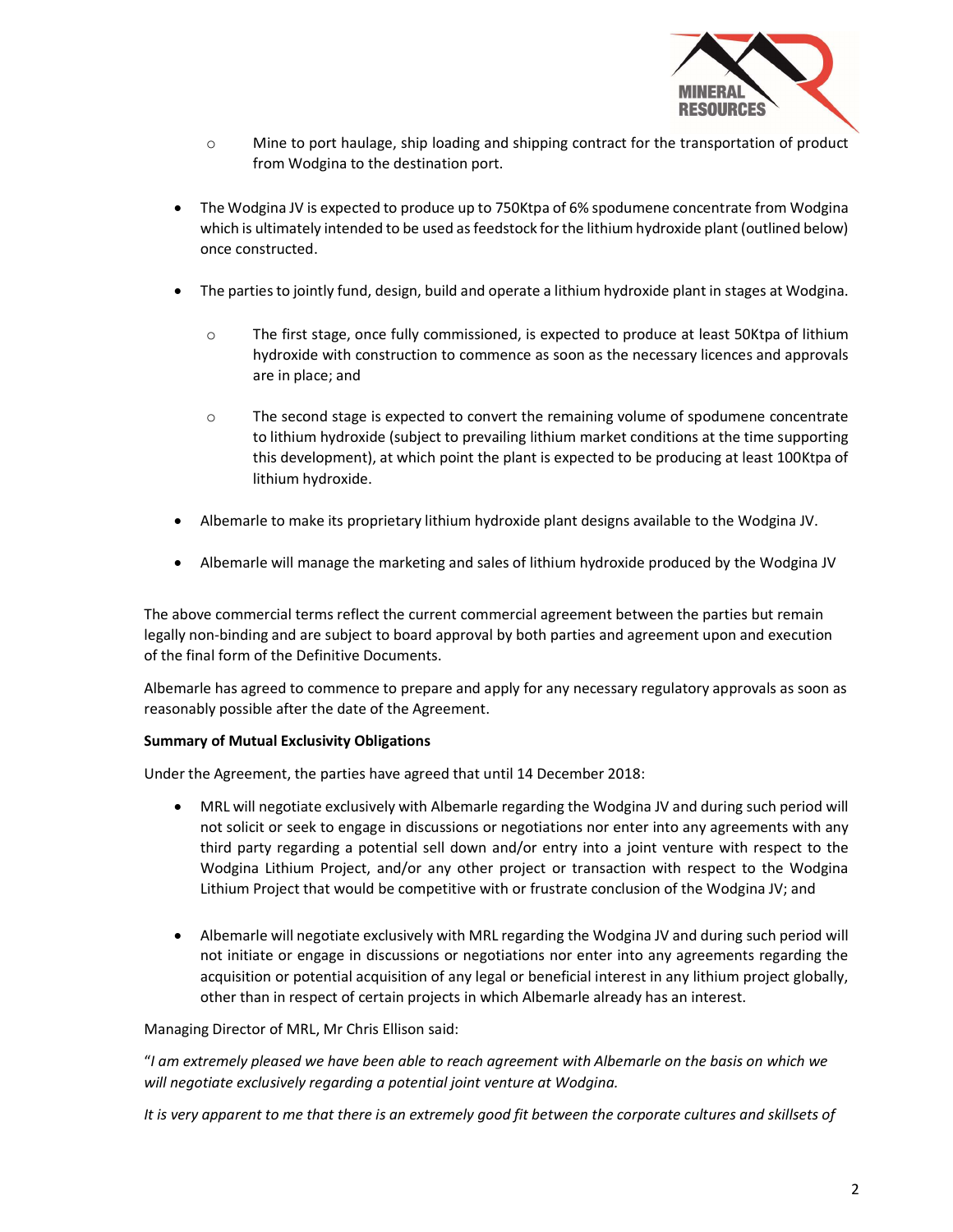

our respective businesses.

MRL is widely recognised as a leading provider of mining services and mine site operations in Australia along with having a high quality mine to ship logistics supply chain in the Pilbara.

Our proven local Western Australian capability is extremely well complemented by Albemarle's proven technical downstream processing expertise and their international marketing capabilities in lithium and other energy storage minerals.

Our organisations share the same vision to develop Wodgina, a tier one asset, as a world class, 30-plus year integrated lithium operation together.

I am confident that with MRL and Albemarle working together at Wodgina, we will produce and supply high quality, competitively priced lithium products into the market to meet increasing global requirements for these important energy storage products.

I look forward to working constructively with Albemarle to promptly conclude negotiation and execution of binding documentation for the establishment and operation of the joint venture.

I also take this opportunity to thank all parties that participated in the sale process for their interest in the Wodgina Lithium Project."

#### Cautionary note

Shareholders should note that while the Agreement is binding in respect of the mutual exclusivity obligations noted above, the commercially agreed terms set out in this release are legally non-binding and will only become legally binding upon execution of the Definitive Documents. There can be no certainty that MRL will enter into the Definitive Documents or complete the sale of the Sale Interest and the formation of the Wodgina JV on the commercial terms outlined in this announcement (or on any other terms). It is also intended that completion under the Definitive Documents will be subject to conditions precedent of an administrative nature, any regulatory approvals (including FIRB and any other approvals agreed between the parties as required) and any third party consents required in connection with the sale of the Sale Interest and the formation of the Wodgina JV, the satisfaction or otherwise of which may be beyond the control of either party.

MRL is advised by Macquarie Capital as financial adviser and Gilbert + Tobin as legal adviser in relation to this process.

#### About Albemarle

Albemarle Corporation (NYSE: ALB), headquartered in Charlotte, NC, is a global specialty chemicals company with leading positions in lithium, bromine and refining catalysts. Albemarle powers the potential of companies in many of the world's largest and most critical industries, from energy and communications to transportation and electronics. Working side-by-side with its customers, Albemarle develops valueadded, customized solutions that make them more competitive. Albemarle's solutions combine the finest technology and ingredients with the knowledge and know-how of our highly experienced and talented team of operators, scientists and engineers. Discovering and implementing new and better performancebased sustainable solutions is what motivates Albemarle. Albemarle thinks beyond business-as-usual to drive innovations that create lasting value. Albemarle employs approximately 5,400 people and serves customers in approximately 100 countries.